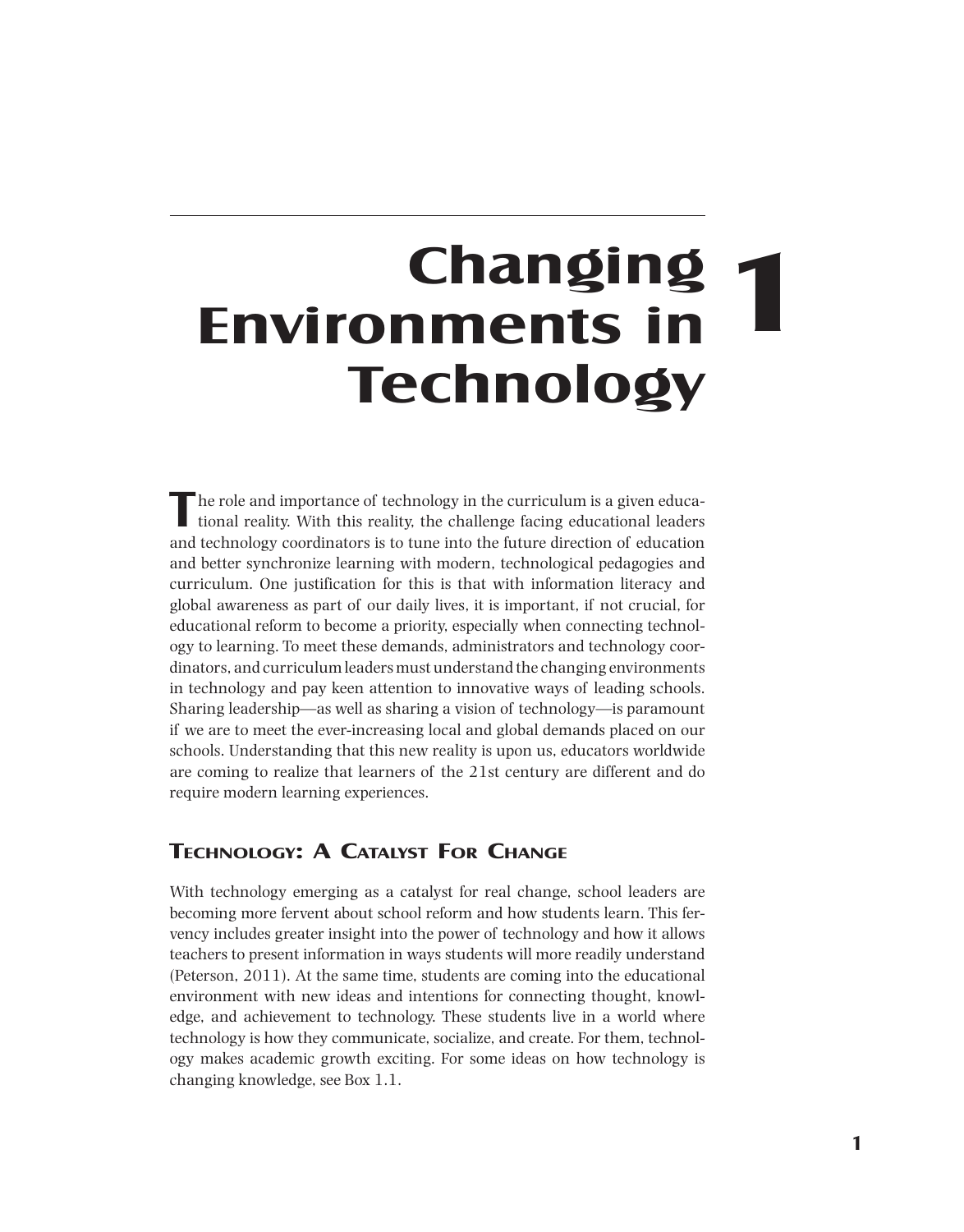#### BOX 1.1. TECHNOLOGY IS CHANGING KNOWLEDGE

Knowledge is

- hyperlinked;
- multidimensional;
- constructed; and
- held in graphic, audio, and video formats.

In addition, knowledge

- supports dynamic interactions with the user and
- incorporates powerful search engines.

*Source:* Dron (2005).

As excitement builds over new ways to use and experience technology in schools, educators at all levels are also directing their attention toward differentiated curriculum and evaluation strategies. This is best represented by the movement toward low-cost, portable devices for student use in all schools that assists teachers and students in redirecting learning on a global scale. Responding to this change, there are numerous examples of classroom teachers who are currently communicating and exchanging information worldwide with students via Web-based programs. In these environments, educators are no longer bound by classroom walls and are allowing students to work in multiple settings. As shown in Box 1.2, these virtual communities and learning spaces are exciting ways for students, teachers, and schools to collaborate on a variety of educational projects and relationships. From a school leader's perspective, technology, with its overflowing waves of information and media, appears to be making a difference on *how* teachers teach and *how* students learn. Examples include technology applications promoting investigative skills, making learning more exciting, providing opportunities to apply knowledge, as well as preparing students for an increasingly diverse world. In addition, digital formats and applications are revolutionizing student assessment by allowing teachers and students to instantaneously enter and access pre- and postassessment data. Information from these digital measures can be quickly graded and uploaded to various files for real-time analysis by both teachers and administrators. By and large, all of these changes and applications are providing a starting place for educators who want to channel energies toward technology-related schools and data-driven instruction.

#### BOX 1.2. TECHNOLOGY IS CHANGING SCHOOL COMMUNITIES

In using technology to go beyond classroom walls and build global communities, technology should satisfy the following concepts:

• *Negotiation:* School participants must agree on protocols for how the interactions will occur.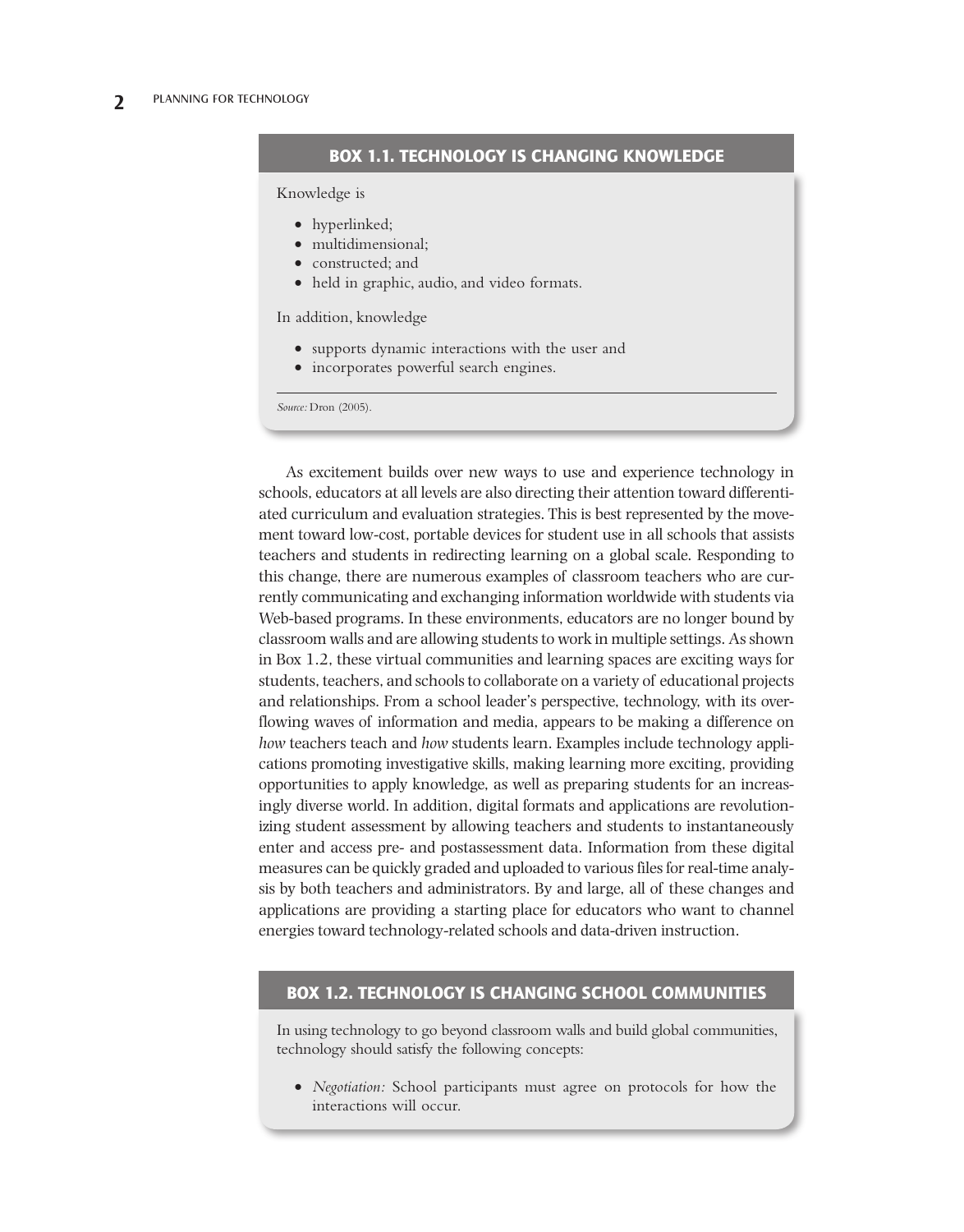- *Relationships:* School participants need to establish the degree to which personal information will be shared. Some communities are about seeing how people in other parts of the world live, and so the relationship is closer. Some communities are purely about accessing the knowledge of another community, and so the relationship is more distant.
- *Commitment:* Detailed commitment to the work creates stronger communities.
- *Engagement:* Learners must have opportunities to interact with each other in meaningful ways and be committed to the process. This will encourage engagement in the community.

*Source:* "Characteristics of Virtual Learning Communities" (n.d.).

Technology is also a catalyst for change in that it can provide administrators with access to digitized up-to-the-minute performance information challenging leaders to reconceptualize the meaning of data and how it impacts instruction (Nidus & Saddler, 2011). It is through the use of data-driven instruction that school leaders can now readily analyze, chart, and graph every student, class, and school within a district—or multiple districts as needed. This is very helpful from an assessment, evaluation, and accountability perspective. In the confines of their offices, administrators can now instantly diagnose academic weaknesses and strengths in any school environment—as well as display, annotate, organize, import, capture, record, or share whatever information is provided with anyone across the world—in real time. Naturally, all of this uploaded information is encrypted allowing for data transactions that are private, secure, and safe. More importantly, with up-to-date instantaneous data results that are easy to read and understand, teachers have the resources they need to make data-driven changes. In particular, instructional action will hopefully lead to improved student achievement and create positive change.

## **Educational Technology and Innovations in Learning**

The role of digital learning in schools is tremendously exciting and is sparking creative innovations with instructional methodologies. For example, teachers are now using forms of *flipped instruction* in their classrooms (Saltman, 2012). Flipped instruction is not a new concept and is occasionally referred to as *backwards classroom, reverse instruction,* or *reverse teaching.* Unlike a traditional classroom—where knowledge is conventionally delivered by a teacher—a teacher using a flipped instructional strategy might *first have students studying a topic on their own,* utilizing a variety of technological mediums. Using this approach, the teacher becomes more of a tutor, resource, or facilitator, thus "flipping" the instructional process. In addition to techniques such as flipped instruction, schools are focusing on different ways to use mobile devices and are implementing BYOD or BYOT (Bring Your Own Device/Technology) policies. In fact, mobile devices were recommended for use in schools by the U.S. Department of Education in the National Education Technology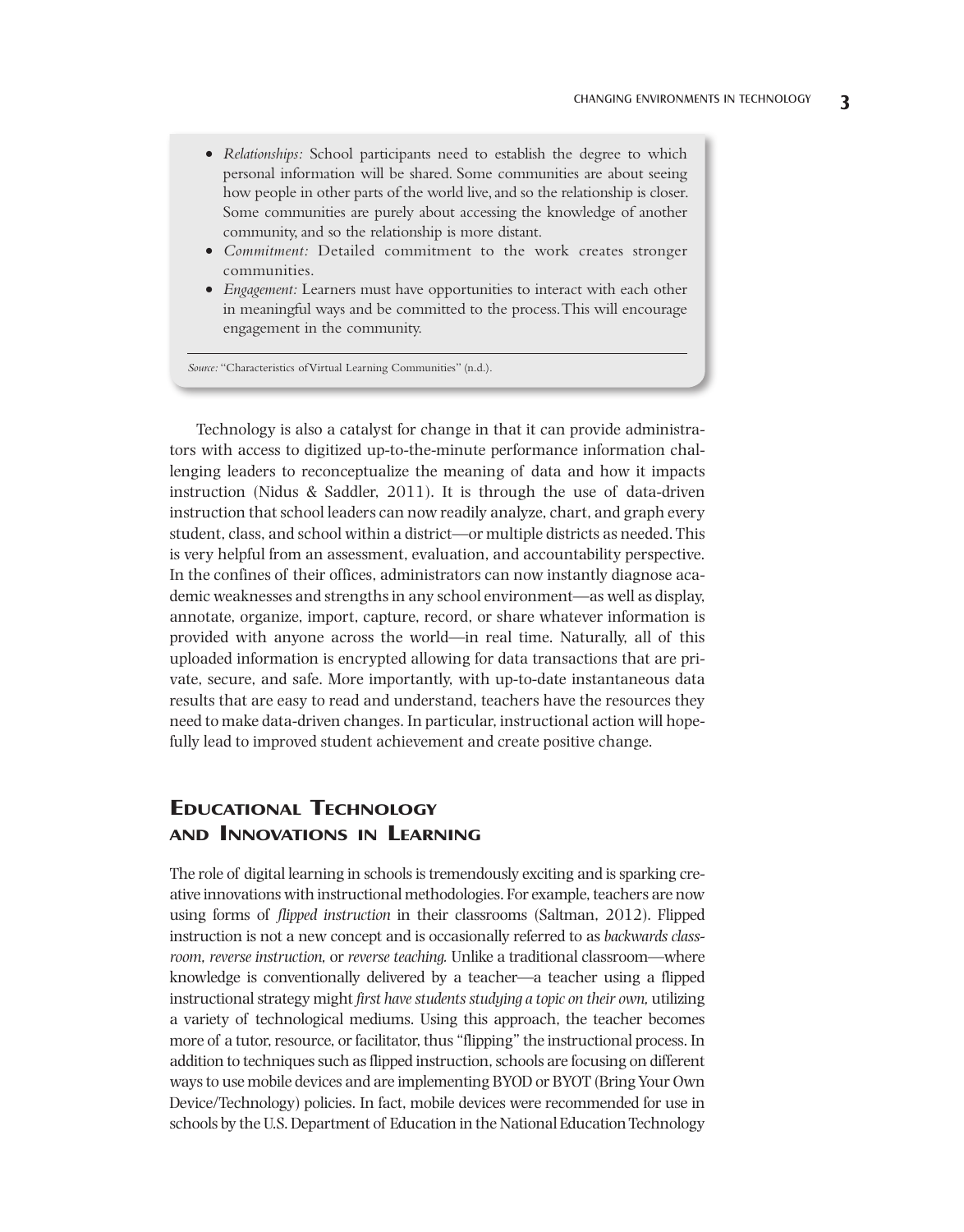Plan (NETP) as early as 2010 (Scholastic Administrator, 2012). Nonetheless, some educators remain justifiably wary of BYOD/BYOT because of the potential for misuse of mobile devices that can create a host of security concerns, including data protection and compliance with the Children's Internet Protection Act (CIPA).

With new innovations and better security, online educational communities are springing up across the country (Dobler, 2012). According to Banchero and Simon (2011), the state of Virginia authorized 13 online schools, with more to come. Not to be undone, Florida is requiring all public high school students to take at least one class online, partly to prepare them for college cybercourses. Idaho soon will require two. In Georgia, a new app lets high school students take full course loads on their mobile devices. Thirty states now let students take all of their courses online. According to the International Association for K–12 Online Learning, a trade group, an estimated 250,000 students nationwide are enrolled in full-time virtual educational experiences. A general search indicated that there are 18 virtual high schools in Canada and 247 virtual high schools throughout the United States. Whether there is a virtual or hybrid educational experience, technology is changing learning and the ways in which students learn. With all these changes occurring, future educators will need to consider questions such as, Are virtual schools and online learning making a difference, positively or negatively, in educating the youth that will lead in the future?

Along with new developments in technology, systemic planning is melding with up-to-date technological advancements to create digital-aided schools of the future. Moreover, systemic designs are redirecting educational technology away from its use as a mere tool toward its role in addressing the academic needs for a different generation of learners. The concentration of this approach makes implementation and regular use of technology even more student centered while providing a shared vision as well as awareness on how technology can advance learning. In this regard, Salpeter (2012) listed a variety of elements as to how schools can best prepare students to succeed in the first decades of the 21st century.

## **Elements of School Improvement**

The following are the elements of school improvement:

- Schools need to expand their focus beyond "basic competency."
- Students need to know how to use their knowledge and skills by thinking critically, applying knowledge to new situations, analyzing information, comprehending new ideas, communicating, collaborating, solving problems, and making decisions.
- Technology will continue to be the driving force in workplaces.
- Student experiences need to connect with authentic projects beyond the classroom.
- Content must prepare students to live and work in a 21st century world.
- Assessment includes moving beyond standardized testing as the sole measure of student learning.

This cocreative relationship between technology and innovations in learning is also reaching down to the basic concepts of the essential dispositions we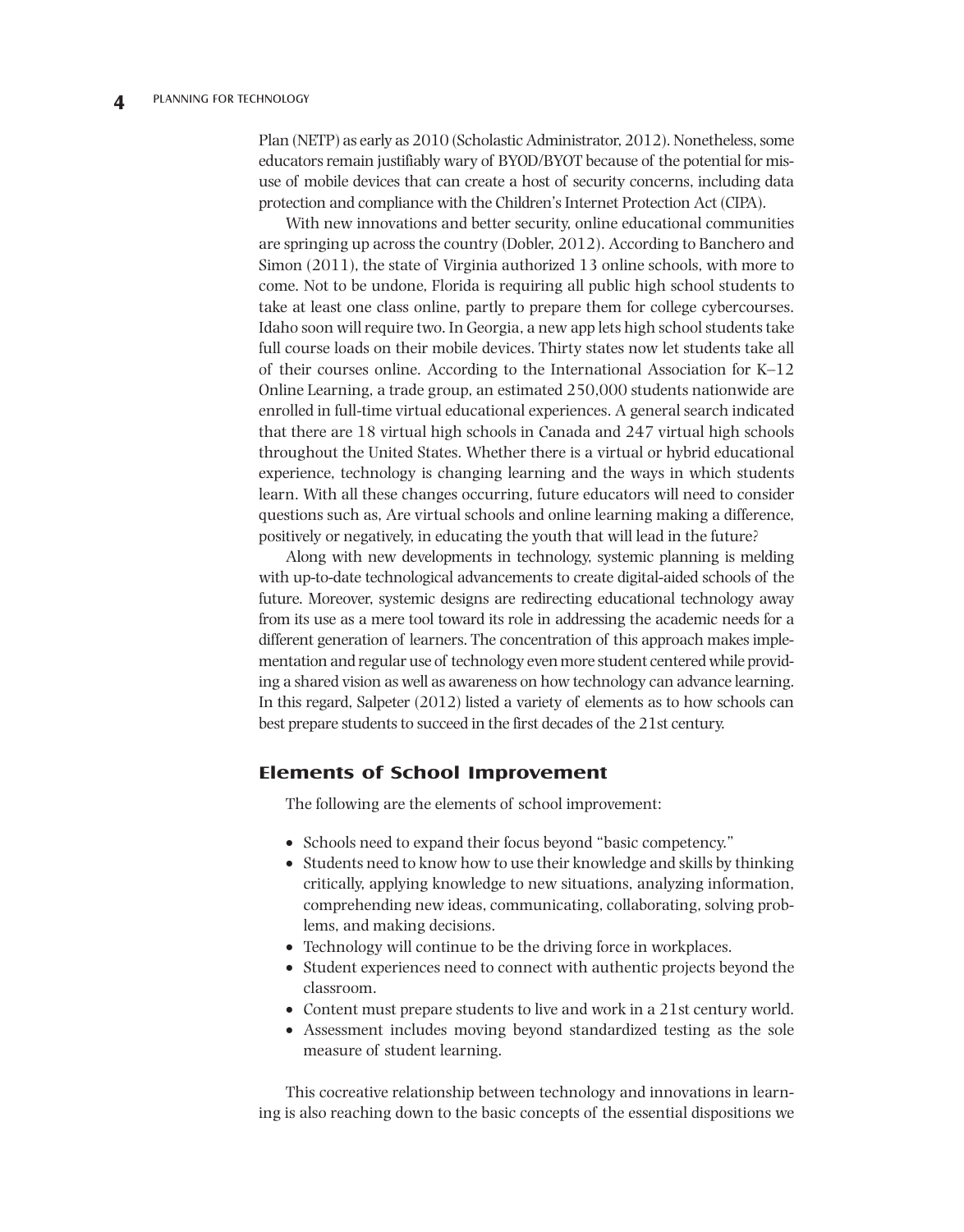desire all of our learners in the K–12 system to attain. One expression of this comes from the National Common Core State Standards that are a state-led effort coordinated by the National Governors Association for Best Practices (NGA Center) and the Council of Chief State School Officers (CCSSO). The standards were developed in collaboration with teachers, school administrators, and experts to provide a clear and consistent framework that would prepare our children for college and the workforce. Of the standards currently developed, the English Language Arts and Literacy in History/Social Studies, Science, and Technical Subjects have the following as some of its core standards:

- Students employ technology thoughtfully to enhance their reading, writing, speaking, listening, and language use. They tailor their searches online to acquire useful information efficiently, and they integrate what they learn using technology with what they learn offline. They are also familiar with the strengths and limitation of various technological tools and mediums and can select and use those best suited to their communication goals.
- Students can integrate and evaluate content presented in diverse media and formats, including visually and quantitatively, as well as in words. Specifically in Grade 5, with some guidance and support from adults, students use technology, including the Internet, to produce and publish writing as well as to interact and collaborate with others and demonstrate sufficient command of keyboarding skills to type a minimum of two pages in a single sitting.
- New technologies have broadened and expanded the role that speaking and listening play in acquiring and sharing knowledge and have tightened their link to other forms of communication. The Internet has accelerated the speed at which connections between speaking, listening, reading, and writing can be made, requiring that students be ready to use these modalities nearly simultaneously. Technology itself is changing quickly, creating a new urgency for students to be adaptable in response to change.

## **Technologies and the Classroom**

Every day across America, students are exploring and using a variety of technologies. Currently, K–12 students are accessing and sharing information via Web-based learning, smart boards, and mobile devices. Both mercurial and date sensitive, classroom technology continues to morph and change with the times. One day, classroom students are accessing the *cloud* as well as *skyping,* and the next day they are *moodling.* Moodling refers to a Course Management System (CMS), also known as a Learning Management System, used by educators to create effective online learning sites. Skyping is a Microsoft proprietary Voice over Internet Protocol (VOIP) and software application allowing educators and students to communicate with peers by voice, video, and instant messaging. Finally, cloud computing provides individuals with an efficient way to get applications up and running faster on the Internet, as well as improving manageability and allowing for less maintenance. This type of computing basically entrusts services with a user's data and software over a network. By collaborating in the cloud, students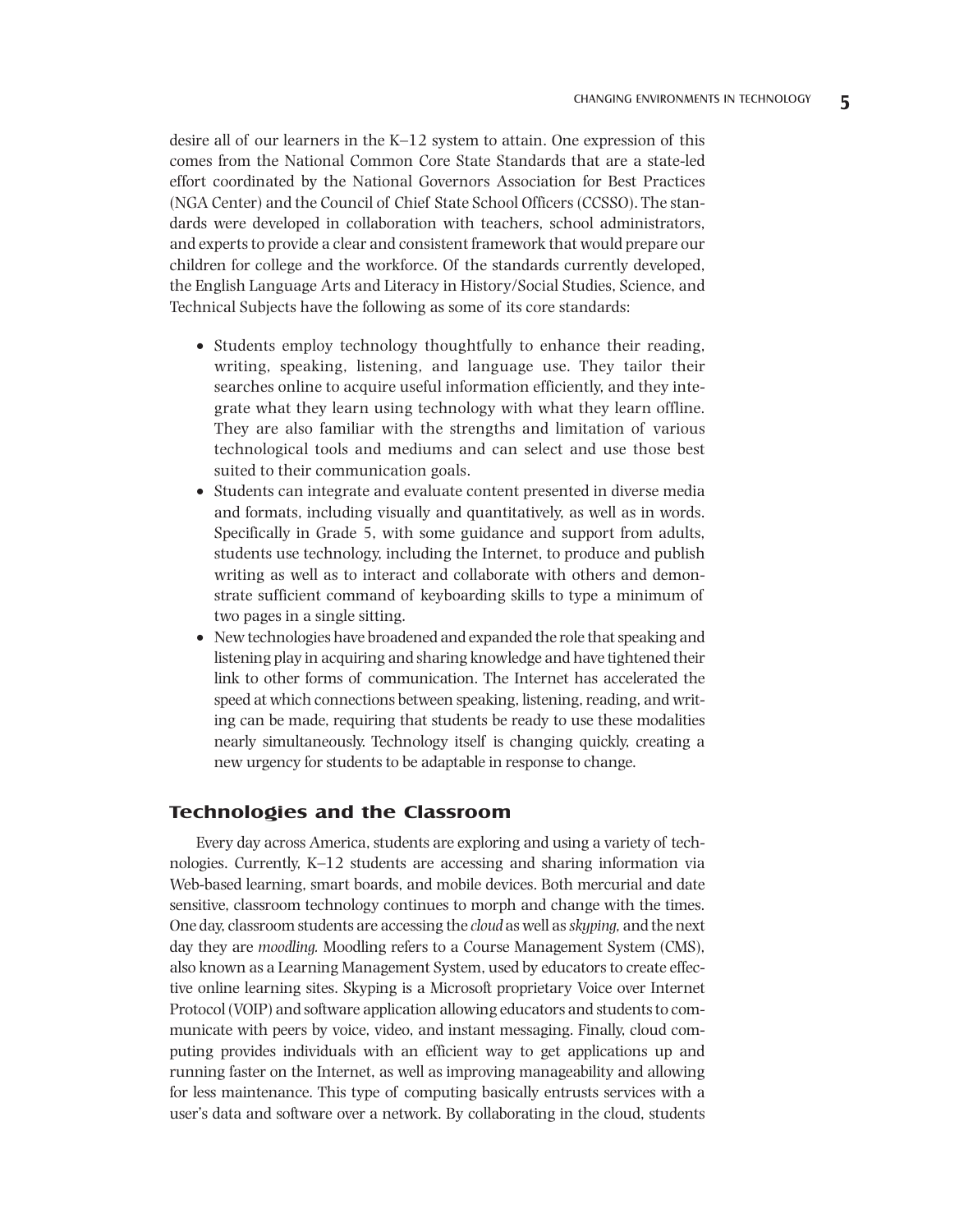have access to their work anywhere there is an interest. Thus, they do not have to work solely at school and can work wherever they have Internet access. The result is a major step toward individualizing instruction at all levels. With these types of technology applications in schools, many students are developing traits of hightech experts simply by the way they approach their learning and the digital world around them (Cushman, 2012).

To be sure, mobile devices are fast becoming a way for teachers to deliver instruction. This is specifically true of iPads. Whether they are developing math skills, comprehension, or fluency, iPads are impacting the way teachers teach and the way students learn (Mulholland, 2011). If readers were to spend some time in a classroom using iPads, they would witness students accessing the cloud, being totally immersed in what they are doing, as well as being highly motivated to do more. Fingers fly with images scrolling across an electronic screen as students navigate a variety of apps and sources. Wrapped in interfaces, technology-loving kids are speaking into microphones, recording themselves, playing back voices and/or bringing up interesting photos. This technology-driven classroom is considered to be *mobile learning* and is occasionally referenced as *m-learning.* Certainly, this type of technology advancement has the capability of significantly reshaping the classroom learning experience (Caudill, 2007). Although time will tell, educators are using mobile learning or m-learning as an untethered and more informal approach to instruction. Some teachers even refer to m-learning as "just-in-time" technology because of its acquisition speed for students and because it is more "discovery" in nature. Covering the gamut of on-the-spot informational retrieval, m-learning, as well as the more common fixed-based electronic learning (*e-learning*), continue to revolutionize classrooms in schools today. What is especially exciting for educators is the speed and instant access to data. Just as importantly, high-speed handheld devices are designed to deliver extra feedback via apps and programs—and not extra work for teachers. By providing untapped opportunities for teachers, student performance can be uploaded, graphed, and screened as an assessment tool. Likewise, teachers and administrators can show parents how students are performing individually and are able to chart what is happening at the school or district level. Overall, a survey (Masie & Chan, 2011) conducted by the MASIE Center (described as "an international think tank dedicated to exploring the intersection of learning and technology") found the following as the most used technologies in the classroom:

| <b>Technologies in Classrooms</b> |                   |
|-----------------------------------|-------------------|
| <b>Technology</b>                 | <b>Percentage</b> |
| Projector/Display                 | 85%               |
| Blackboard/Whiteboard             | 80%               |
| Flipchart                         | 78%               |
| Movable furniture                 | 68%               |
| Speakerphone                      | 59%               |
| Microphone/Speakers               | 52%               |
| Wireless                          | 49%               |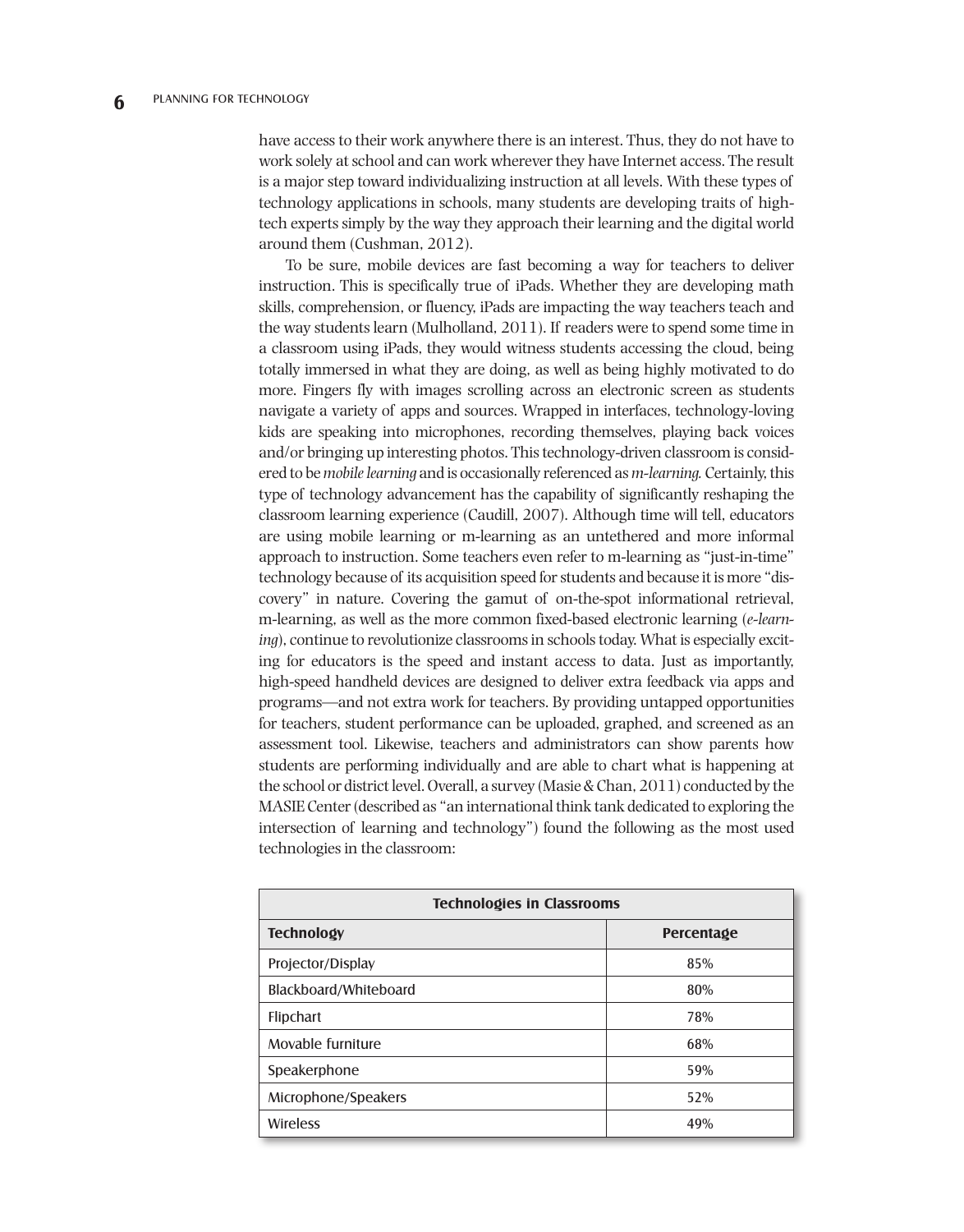| <b>Technologies in Classrooms</b> |                   |
|-----------------------------------|-------------------|
| <b>Technology</b>                 | <b>Percentage</b> |
| Video conferencing via webinar    | 47%               |
| <b>Flat screen</b>                | 28%               |
| High-def projector                | 28%               |
| Video conferencing via IP/ISDN    | 25%               |
| <b>Fixed furniture</b>            | 25%               |
| Camera/Microphone to record class | 23%               |
| Dividable spaces                  | 22%               |
| Interactive whiteboard            | 22%               |
| Video conferencing via desktop    | 20%               |
| Document camera                   | 19%               |
| Multiple displays                 | 19%               |
| Audience response systems         | 13%               |
| Tablet control for instructor     | 11%               |
| Slide projector                   | 10%               |
| Tablet for every learner          | 6%                |
| Gaming technology                 | 4%                |

Another plus of mobile technology, especially for administrators and supervisors, is the ease in collecting data for program and staff evaluations. While walking from classroom to classroom, building-level supervisors can document, record, and upload data as needed. Thus, with handheld technology, school leaders are better able to capitalize on the interest, energy, and learning needed to better differentiate teaching and learning in individual classrooms. Not only is this useful in the classroom, but these technology advances are also allowing local classrooms to connect with a larger community. As a result, current advances in mobile technology are now providing educators and students everywhere, with a long-awaited window to school reform.

Caution is also essential when integrating technology into the classroom because some community members are expressing concerns over security. Fortunately, the issue of security is being addressed through a series of programs and applications. Systems such as Gaggle (www.gaggle.net) are becoming instrumental in allowing instructors to monitor students by making sure they do not wander on the Internet. Gaggle's control and filtering system gives administrators and teachers a way to protect students from sending and receiving inappropriate e-mail. Instructors can even place restrictions on student accounts controlling with whom they communicate. All student mail that is flagged by the filters is redirected to a Gaggle App account that will determine if it is allowed to go through or should be blocked. Along with improved security, it is crucial for school leaders to develop an acceptable-use policy that addresses mobile electronic devices.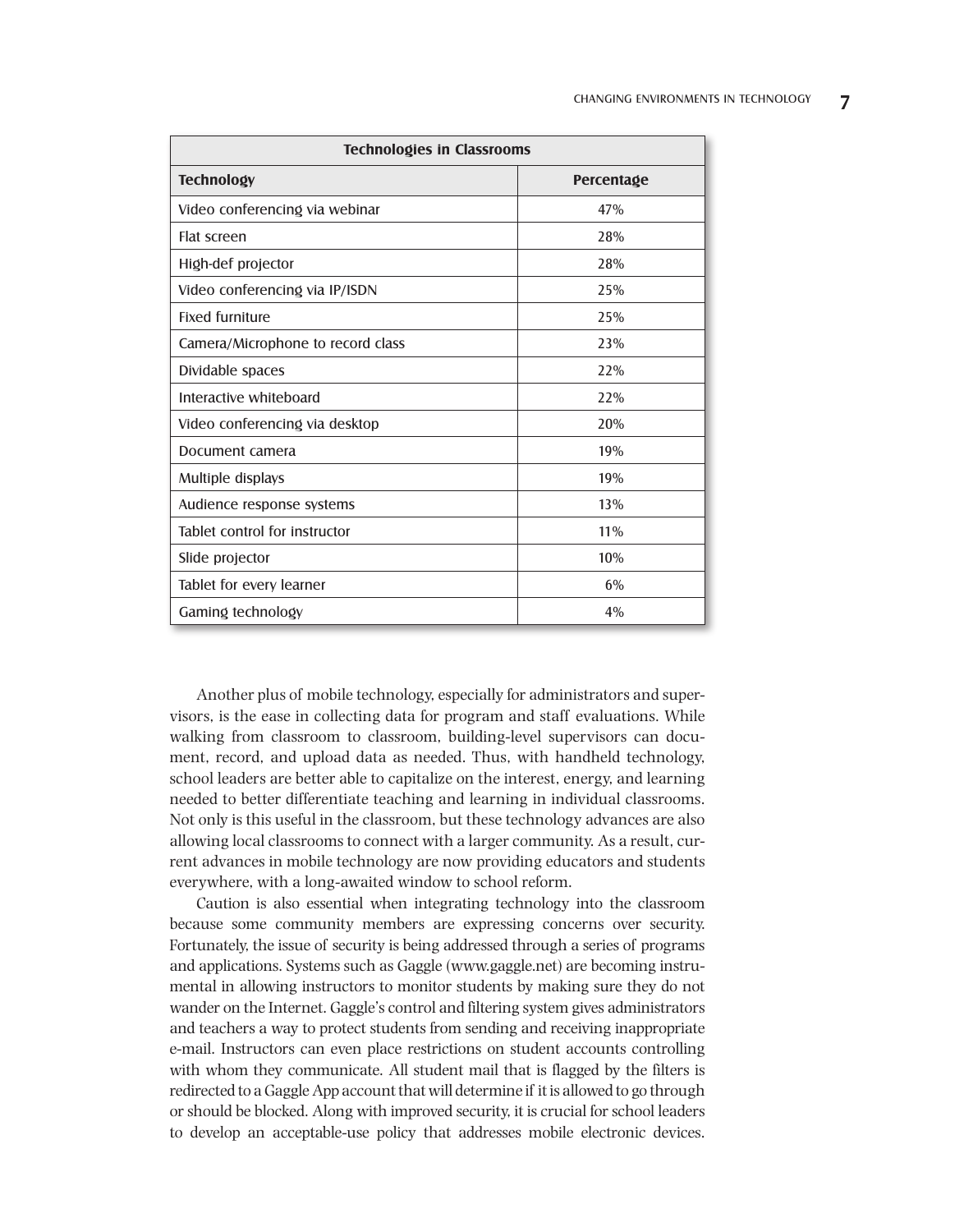When adapting an acceptable-use policy, school administrators need to make sure the policy addresses such areas as purpose, responsibility, theft or damage, inappropriate use as well as sanctions if policy is violated. Regardless of what type of policy is approved, mobile technology appears to be leaving a legacy of individualized learning, especially as it relates to working with both at-risk students as well as gifted and talented students. What really matters then is that handheld devices are a highly motivational learning tool for potentially increasing the "cool factor" for students. The old adage of "If you can't reach them, you can't teach them" seems to readily apply to today's technology.

## **Key Elements Impacting School Change**

With a variety of new innovations in technology appearing in classrooms, perhaps it is important to focus on some of the *key elements* impacting teaching and learning (Whitehead, Boschee, & Decker, 2013).

*Time.* Teachers and students in our schools today perceive *working, learning,* and *activities* as being interconnected. As a result, 21st century schools must implement curricula where working, learning, and activities converge allowing learning to occur at any time and any place.

*Relationships.* Students of this century are beginning to reestablish strong interconnections to community and linkages with other cultures via handheld mobile technology. This creates a somewhat fluid society vastly different from that of their parents. Today's Tech-Age students are now learning and growing in communities that are becoming highly diverse in age, religion, culture, language, and location. Within these newly emerging digital communities, collaboration is surfacing as a primary expression of experience, and the working realities of life are becoming focused on being connected.

*Technology.* Students in schools today are living in a reality of reform and changing technologies. Moreover, these students are preparing and constantly waiting for the next level of advancement that will provide them with new ways of learning.

*Learning Style.* Digitally savvy students are now effectively using state-of-the-art technology. This does not mean individual students are spending time working alone, but are reinforcing learning through memberships in a network of socials group—even if those groups are thousands of miles away. As such, students want to solve real problems with hopes they can make a contribution to their school, city, and community. With information and knowledge acquisition expanding and changing, students also desire to formulate analytical skills that will help them succeed in our digitally transforming world.

*Flexibility.* Students participating in the global shift to mobile technology can no longer depend on the stable and unchanging reality of school buildings and classrooms; therefore, they desire a curriculum open to a diverse range of options and educational choices. This is especially true with learning opportunities and knowledge acquisition expanding so rapidly. A result of these transformative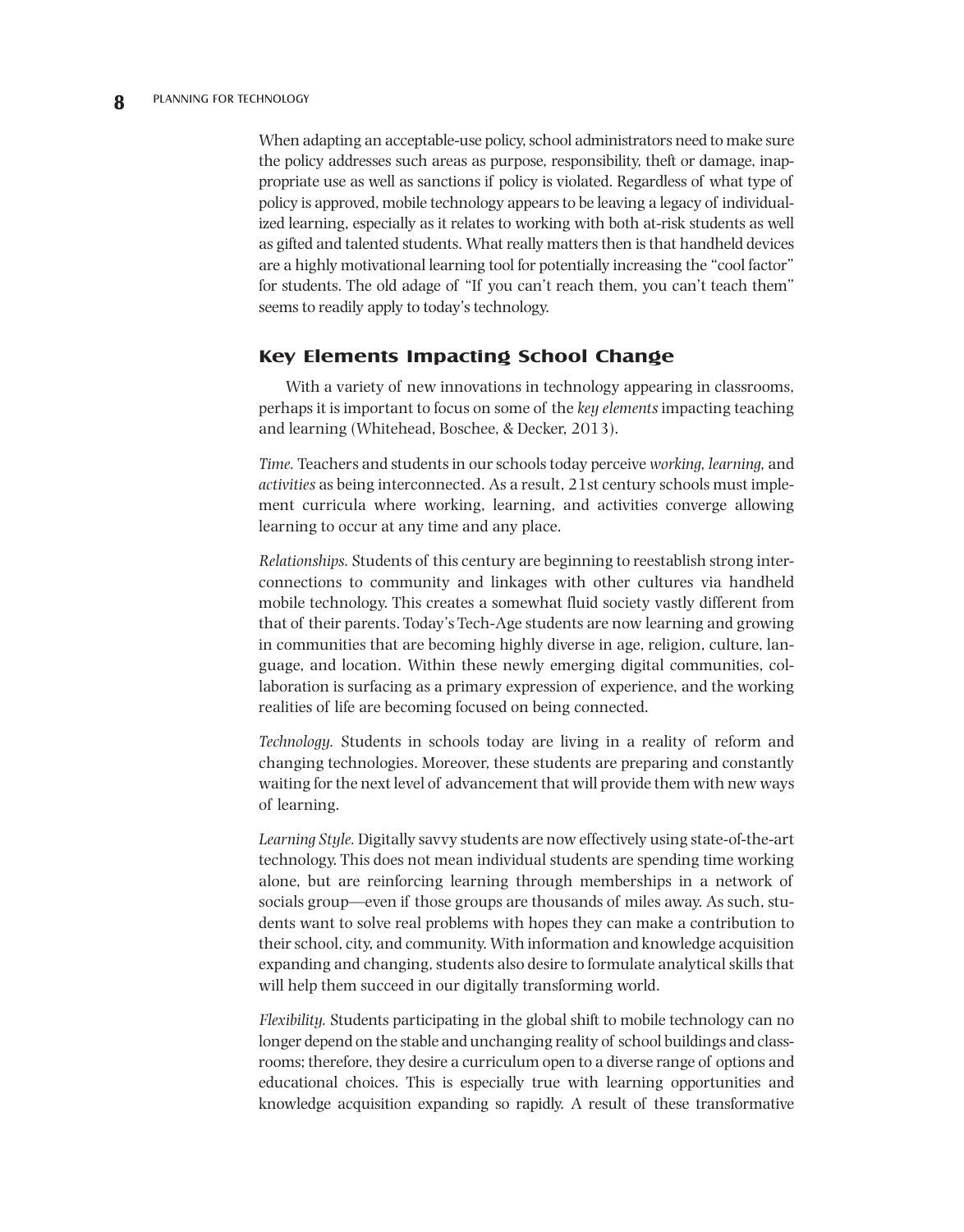changes—school leaders, curriculum designers, and technology coordinators are taking note. Not surprisingly, these educators are now looking for flexibility in allowing students to learn in multiple settings—public and private schools, home schooling, travel, community groups, as well as cloud computing groups.

On a daily basis, educators across the country are seeing an increase in innovative instructional strategies and curriculum changes. Progressive teachers now desire to step into learning environments that were unimaginable only a decade or two ago. With more changes on the horizon, administrators, teachers, and technology coordinators are readying for systemwide school reform. In support of this finding, more evidence is demonstrating that up-to-date technology, if used wisely, can have the following positive effects on students:

- Interesting and engaging websites provide students opportunities to explore the world and access unlimited informational resources.
- Communicating through the Internet enables students to keep in touch with friends and family and to form online communities with others who share their interests.
- New innovations and applications are enhancing instructional assessment practices and student academic performance.
- • Advances in media literacy and digital fluency are allowing students to create, design, and invent in much more affordable ways.

Integration of up-to-date transformative technology will be critical for future school success. In addition, it will be crucial for schools to engage students in addressing real-world problems, issues, and questions that matter (Devine, 2012). When focusing on school reform, the reality is that developments in educational technology are changing societal and career needs as well as challenging the very nature of schools.

## **Technology and Pedagogy**

What is extraordinary is the capability of technology in augmenting educational reform in terms of pedagogies. To prove this point, a model emerging from research in the areas of leadership and technology shows that technology is becoming a force for student growth and achievement (Lytle, 2012). Subsequently, this alters the philosophies that many teachers hold about the nature of instruction. One of the realities found in the literature—from a philosophical level—is how many educators continue to depend on the foundational pedagogies of Piaget, Bruner, and Vygotsky, for example. The struggle is that some pedagogies are based on a nontechnological educational space. This creates a unique philosophical conflict between how learning is conceived and how learning happens when technology is added to the equation. What is required, perhaps, are modern technological pedagogies that are consistent with the technological educational space we now inhabit. A key for transformation is to research and discover how future educators will be able to learn to adapt to tomorrow's pedagogical challenges and opportunities.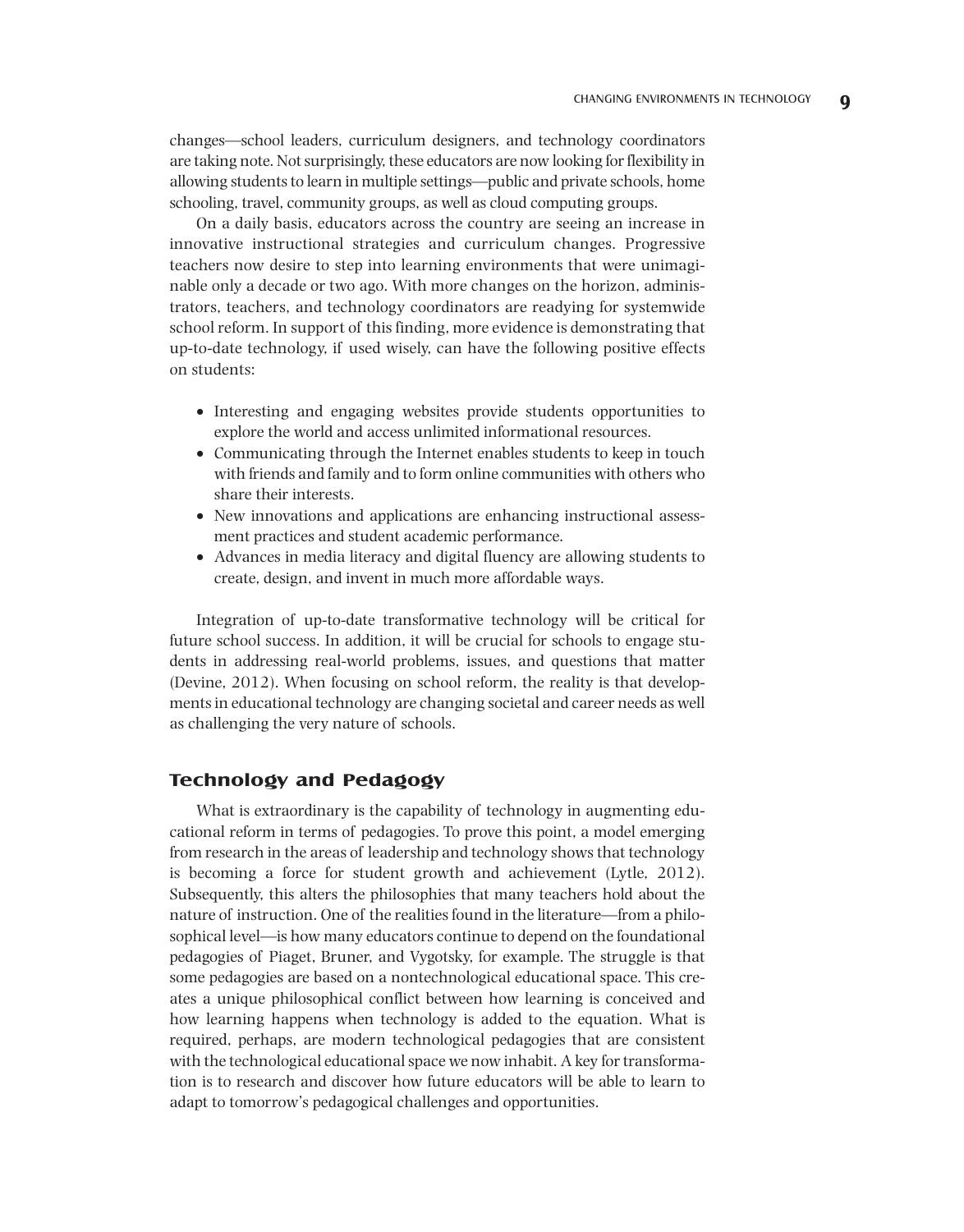## **School Technology Realities**

A careful look around the country, as well as around the globe, reveals that communities are embracing educational change mostly due to the characteristics (see Box 1.3) of the change agents—school administrators. Just as important, schools are making strides in solidifying research-based reforms. In keeping with this trend, visionary school leaders are now refocusing district and state efforts on how technology can best enhance students' academic and social needs, especially through cloud computing (Damani, 2011/2012). What is even more interesting is that with all these changes, students are matriculating into upper grades with more technical skills as well as a greater desire to learn.

## BOX 1.3. TOP CHARACTERISTICS OF CHANGE AGENTS

- Trustworthy
- Resilient
- Manages conflict
- Coaches
- Facilitator
- Excellent communicator
- Emotionally intelligent
- Tolerant
- Service minded
- Active learner

Furthermore, these reforms are generating greater interest on the part of parents, teachers, and students as to the real-world relevancy of educational technology.

All of these changes are causing school administrators and technology coordinators to rethink how schools approach teaching and learning. Given the circumstances, perhaps we have reached a tipping point in how schools address reform, especially on how school administrators, technology coordinators, curriculum leaders, board members, trustees, and teachers are reassessing the ways technology can impact instructional delivery. In keeping with this perspective, educational leaders are now compelled to ask some penetrating questions:

- How can technology best be integrated into educational programs?
- Will educationally related technological approaches have the impact we expect?
- Is redirecting our technological program worth the effort?
- Are there technological advances on the horizon that will render our current use obsolete in the not-too-distant future?
- Where can we go to get the best advice about meeting our technological needs?

## **Student Achievement and Technology**

Using technology to improve student achievement is becoming a major part of school success, but this has not always been the case. An emphasis on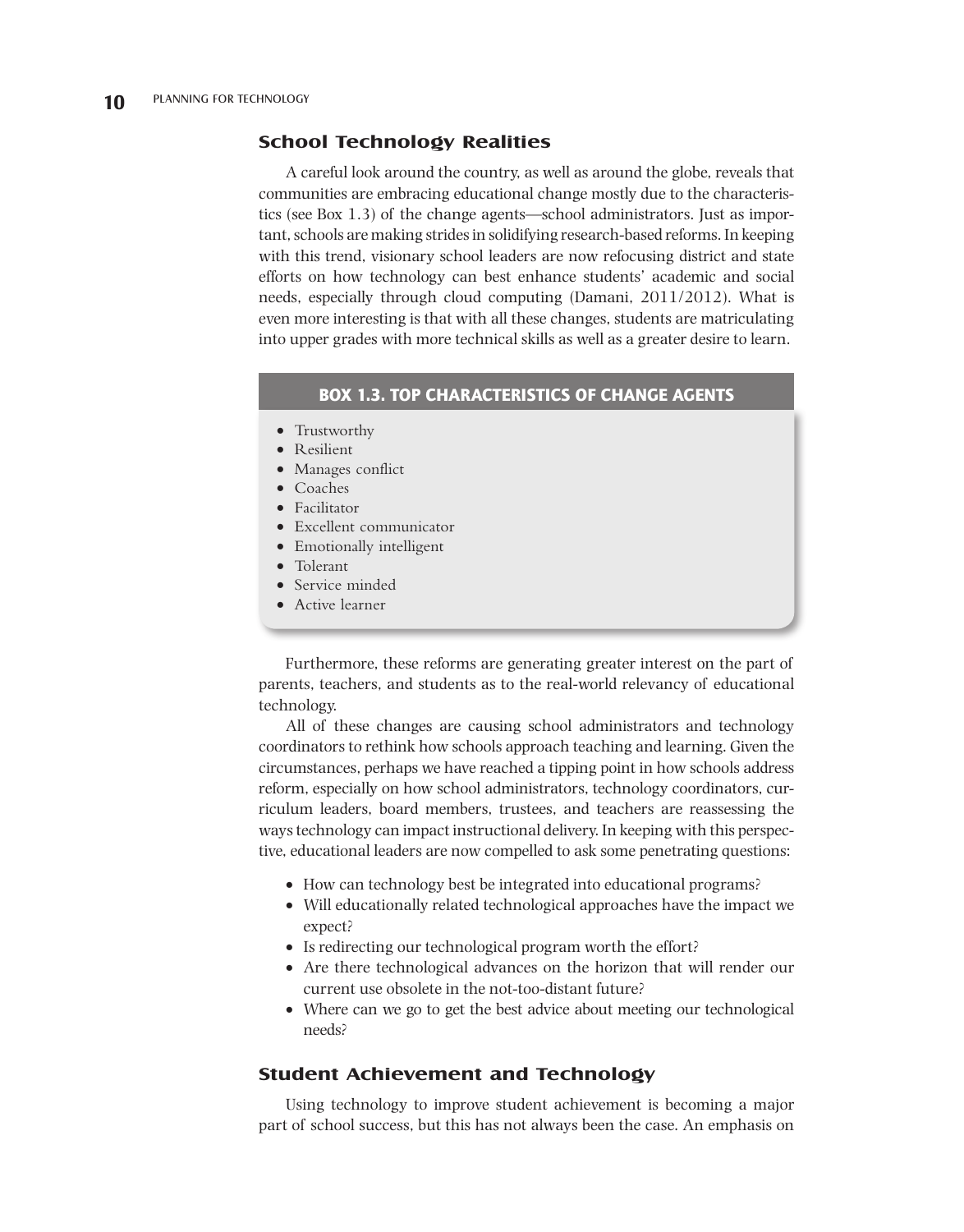higher levels of student achievement has largely been associated with federal and state legislation, regulations, and recommended standards such as the Elementary and Secondary Education Act (ESEA), No Child Left Behind Act (NCLB), Race to the Top, Response to Intervention (RTI), and Common Core State Standards. Results have not necessarily met expectations. In attempting to better understand the connection of technology with student achievement, the Milken Exchange on Education Technology (an independent economic think tank whose mission is to improve the lives and economic conditions of people in the United States and around the world) conducted a meta-analysis of 700 empirical research studies. This research showed that students who had access to

- computer-assisted instruction, or
- integrated learning systems technology, or
- software that teaches higher-order thinking, or
- collaborative networked technologies, or
- design and programming technologies

showed positive gains in achievement on researcher-constructed tests, standardized tests, and national tests. In contrast, Toch (2012) reviewed the outcome of NCLB and found that NCLB's effect on student achievement was mixed, at best. The National Assessment of Educational Progress (NAEP), a rigorous snapshot of student performance nationally, reported that the number of fourth graders scoring proficient or advanced in math increased 11% during the NCLB era (from 2003 to 2011), which is good news. At the same time, this compares to an increase of 23% in the pre-NCLB era (1990 to 2003). The same is true for eighth graders in math—"those scoring proficient or above increased 9% in the NCLB era compared to 17% in the pre-NCLB period" (p. 67).

Regardless of state or federal outcomes, there is a renewed vision of education across the country. Researchers are finding pockets of increased student achievement, even in frontier states such as Montana. One such school is the Hellgate Elementary School District in Missoula, Montana. Hellgate is uniquely named after an adjacent historical canyon and located on the outskirts of Missoula. It is made up of primary Grades P–2, intermediate Grades 3–5, and middle school Grades 6–8. In total, there are over 1,200 students in the district. Student population is 87% Caucasian, 5% Native American, 4% Asian American, 2% Hispanic, 1% African American, and 1% Native Hawaiian. Over 40% of students qualify for free or reduced-price lunch.

According to Superintendent Douglas Reisig, Hellgate Elementary School District failed to meet Adequate Yearly Progress (AYP) mandated by NCLB. Administrators, concerned for the progress and success of students, knew that it was time for a change. After extensive research, the school district selected McGraw-Hill's Direct Instruction reading and math programs, which are fully aligned with RTI, for the entire district's strategic and intensive intervention students. To assist with program implementation, the district engaged with Educational Resources, Inc., a professional staff development company, to aid in the implementation of curriculum and instructional revision.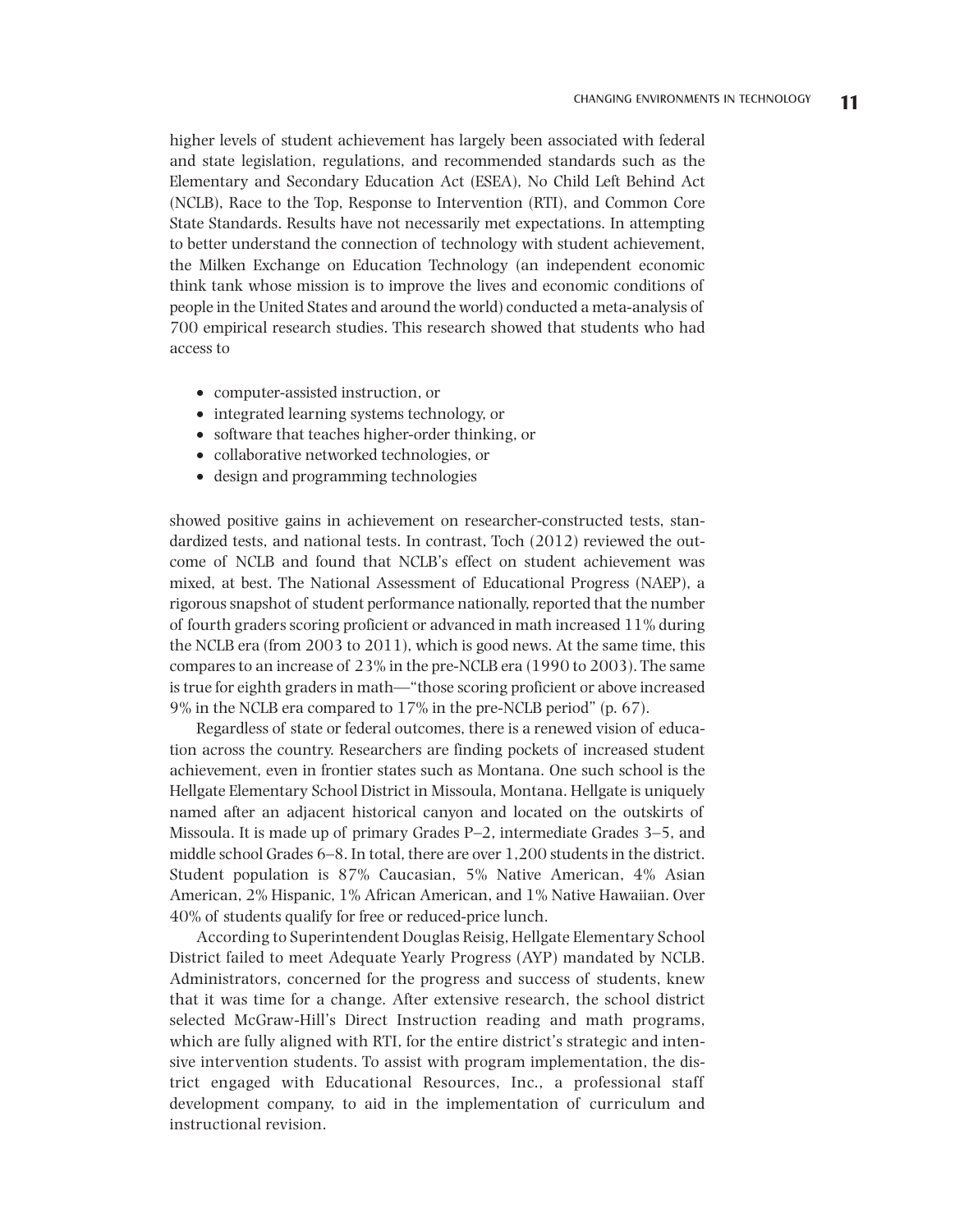Along with curriculum changes, classroom teachers integrated technology such as Web-based instruction, Classroom Performance Systems (clickers), and iPads to enhance instruction. With the implementation of direct instruction and improvement of classroom technology, Hellgate has seen improvement in reading and math scores on the annual Criterion Reference Test (CRT). For example, CRT scores for third-grade students at primary levels increased over 10% from 2007 to 2009. In 2010, the district achieved a significant milestone, meeting AYP for the first time in two years. Moreover, the implementation of direct instruction along with technology applications has had a direct impact on economically disadvantaged students, which make up nearly half of the district's student population. Before implementing direct instruction, only 61% of economically disadvantaged students were meeting the standard in math. For the 2010/2011 school year, 84% of these students met projected goals to meet the standard. This marks a vast 23% improvement in math scores in just four years (Kelly, 2011).



*Source:* Kelly (2011).

Much of Hellgate Elementary School's success is attributed to quality teachers, program changes, as well as changes in the implementation of educational technology. Students have reacted to the program with enthusiasm, noting it is predictable and fun to use. Teachers are pleased and have described the new curriculum and technology as rewarding, especially when they hear previously reluctant students exclaiming, "I love math." To be sure, the success of this Montana school in the area of curriculum revision and technology integration is being replicated across the country, revealing that individual school districts can, and are, moving into the future.

## **Impact of Technology on Schools**

Along with focusing on student achievement, educational leaders must realize the overall impact of technology on schools. This is especially the case due to educators having a sense of greater ownership as well as having their work on permanent display for the world to see. Naturally, these changes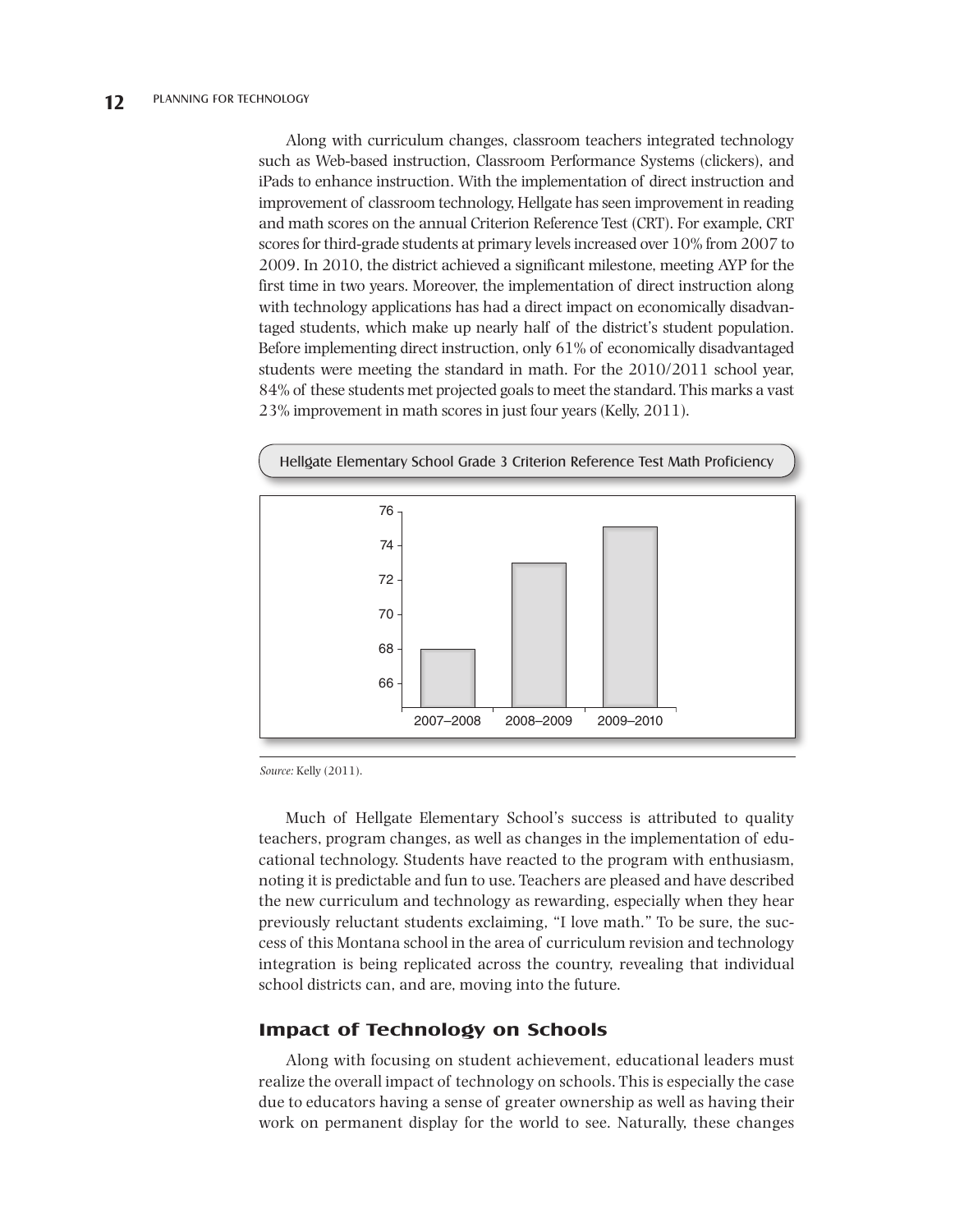continue to be vastly significant. Keeping with this perspective of a culture of change, educators worldwide are finding that advancements in technology can potentially impact schools in at least 10 major areas (Whitehead, Boschee, & Decker, 2013). Impact areas include the following:

- 1. **Increased student writing.** Simply measuring the amount that students are using technology applications to write reveals one positive impact of technology. Students are writing more compositions and doing so more often. Many teachers now find that students are producing three times the amount of written documents than they did before word processors were made available to them. Teachers who carefully watch students find that it often appears to be easier for their pupils to use a keyboard and screen than a pen or pencil to write. The direct result is that students are writing more often and with seemingly greater ease. This trend is likely to become even more pronounced with quality voice recognition programs and other technological applications.
- 2. **Higher quality student writing.** Analysis of student writing by numerous researchers has shown that word processing related program helps students become more effective writers. This is not surprising to anyone who uses digital media to any degree.
- 3. **Enhanced cooperative learning.** Teachers using mobile technology are finding that this format greatly enhances and supports cooperative learning strategies. When collaborative learning is linked with technology, it is known to have a strong positive influence on student achievement.
- 4. **Enhanced integration of curriculum.** Instructors having access to cloud computing as well as mobile devices are finding technological applications are making it easier to integrate social studies, literature, math, and science into a more coordinated series of learning experiences for students. A practical example of this is when students use applications to create content-integrated presentations using material from several disciplines. In addition, maps, graphs, tables, and illustrations from a variety of subject areas can be easily shared or incorporated into student projects and visual presentations.
- 5. **Greater range of learning applications.** Teachers are finding the use of technology helps accommodate different ways students learn. This is best evidenced by research noting certain cognitive skills are strengthened, sometimes substantially, by the use of computers and the Net (Carr, 2011).
- 6. **Increased applications of cross-age tutoring.** Students using mobile technology now have easy access to information across grade levels. As a result, teachers are finding that older students can work with younger students on cooperative or tutorial projects anytime, anywhere.
- 7. **Increased teacher communication.** Instructors using mobile technology are finding it easy to communicate with colleagues. Today's technological advances create greater possibility for exchanging information and sharing on local, state, national, as well as global levels.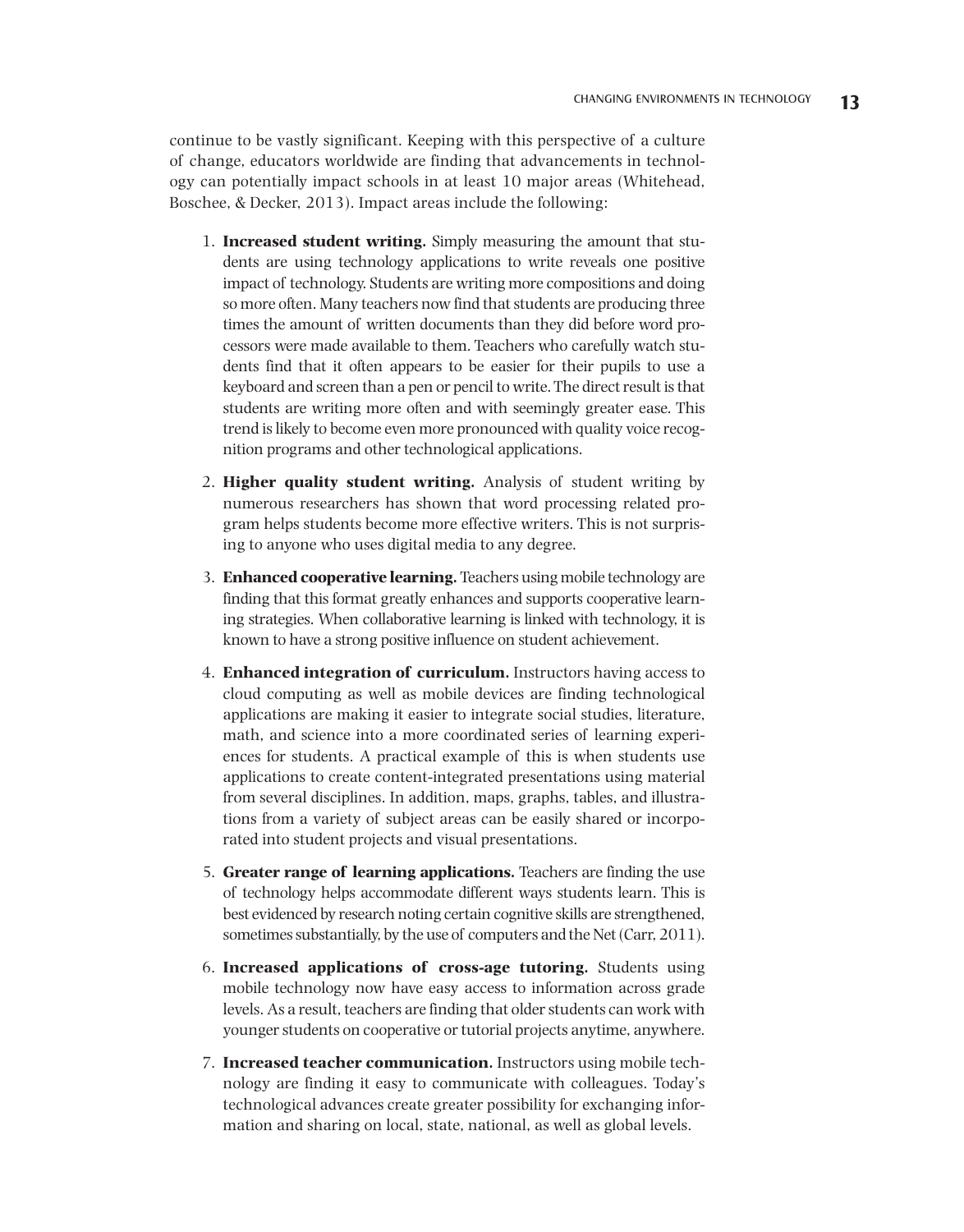- 8. **Greater parent communication.** New technology innovations are proving to be a promising link between home and school. Parents anywhere and at any time can readily receive updated reports on student performance, homework assignments, as well as school activities.
- 9. **Enhanced community relations.** Bringing the school and community together provides another compelling reason for implementing technology into schools. In many school districts, community residents and local business members often participate in campus training and professional development programs using school technology. As a result, adult education classes are on the rise. In addition, students and teachers across the country are helping civic groups as well as small businesses become more attuned to the latest up-to-date technological advances.
- 10. **Enhanced global learners.** Never before have educators and students been able to develop a better understanding of other cultures and people than is possible today. Many schools are now using technology applications to access information from all parts of the globe. As one considers this phenomenon, it becomes increasingly evident that technology in schools is paving the way for students, teachers, and citizens to enter into a community of global learners.

# **Focusing on Social Media and Ethical Issues**

Social media and e-mentoring help to define various generations such as Generation Y, Millennials, Net Generation, and iGeneration. For example, Rosen (2011) referred to the iGeneration as the group who heavily used digital technologies (iPhone, iPod, iPad, Wii, and iTunes). Interestingly enough, regardless of the label, social networking technology uniquely offers new generations an opportunity to interact with an expansive universe of team members, family, and friends (Richardson, 2011).

## **Drawbacks**

There are, however, some drawbacks to using social networking websites according to Gross and Acquisti (2005). The four areas where social networking can cause individuals personal and professional drawbacks are the following:

- 1. It must be understood that when making postings on these types of websites, individuals are making public statements and not *private* postings.
- 2. When posting a statement or story, it is important to note the posting is (and remains) a digital footprint and that it is accessible to the rest of the world. To remove a statement or story, one needs to go through the website policy process for removing information.
- 3. The Internet is an open unlimited international community in which millions of people have access. Thus, personal responsibility is a critical aspect of being safe on the Internet.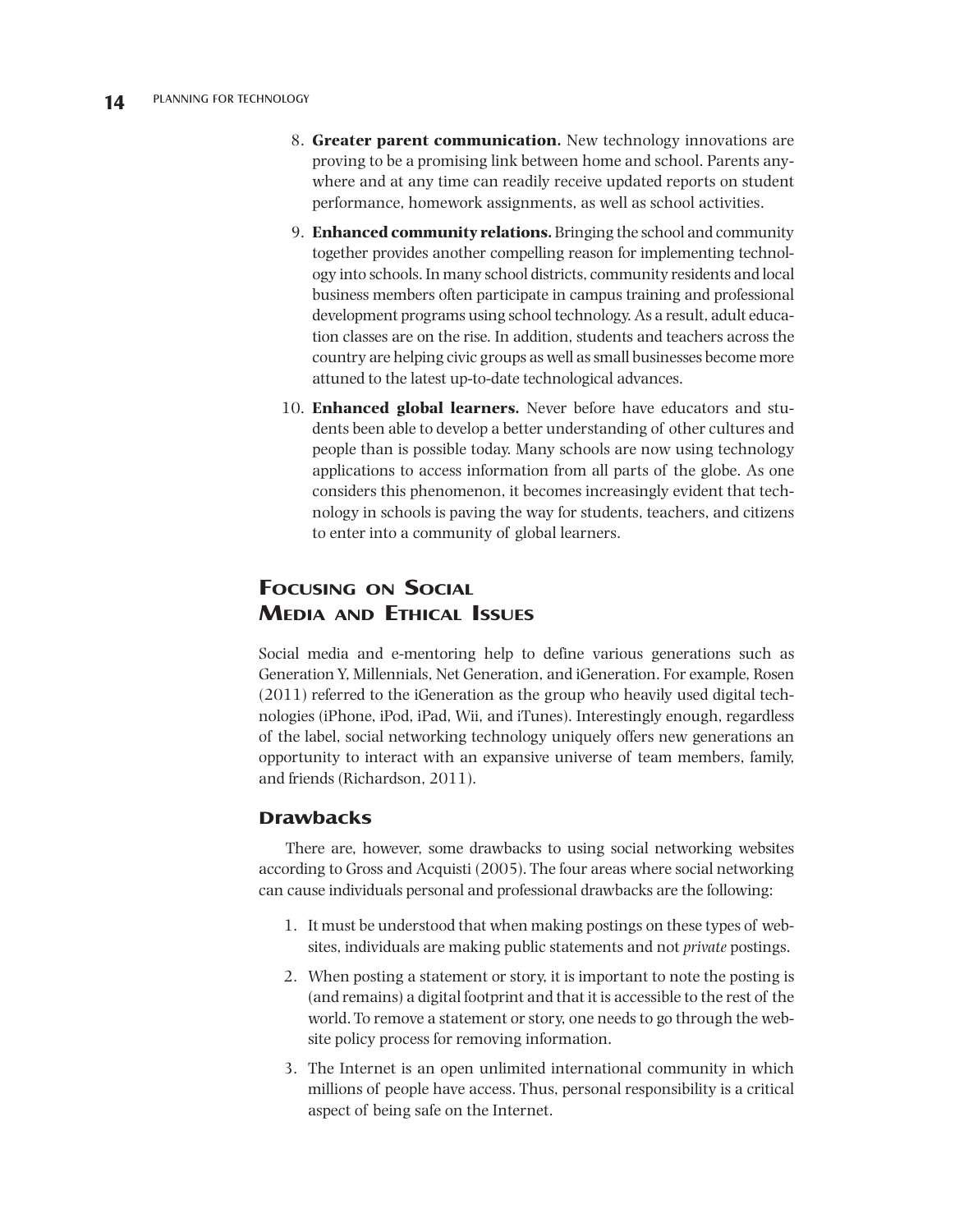4. There is another point of view to consider: the privacy of others. Privacy is a complicated matter in American law. It evokes everything from the right to family planning through Fourth Amendment search and seizure, to torts, or civil rights (Hodge, 2006). School leaders and staff need to be aware that if they post an alleged fact about someone that proves incorrect, the message writer may be liable for damages under either the defamation or libel. Moreover, if they post photographs or information about someone that can be construed to be an "invasion of their privacy" or "false light," or "misappropriation of likeness," they may also be liable for a tort under the broad rubric of "privacy."

As noted in *The Principal: Leadership for a Global Society* by Whitehead, Boschee, and Decker (2013), social networks are a great innovation allowing users to express their humanity and an opportunity to create new communities. The freedom of the Internet, however, does not suggest individuals can act with impunity. Since we live in a society in which expression is judged in legal policy and even personal ways, it is important to remember the consequences of that expression no matter how ephemeral or fun in the moment it might seem to be. What matters most for educators, however, is to be fully aware and realize that anything posted about them or anyone else, given caching technologies, might prove to be a liability to an ongoing sense of identity over the longer course of history. Behind every device, behind every new program, and behind every technology is a law, a social norm, or a business practice that warrants thoughtful consideration.

#### **Social Ramifications of Cyberbullying**

In our newly developing digital world, the age-old problem of bullying is taking on a whole new agenda that is hidden behind digital screens and cell phones. The term *cyberbullying* is harassment over the Internet or via other technologies. Teasing, name calling, and threats thrive on social media networks as well as text messaging on cell phones and in e-mails. According to Lenhart, Madden, Purcell, and Zickuhr (2011), a research study sponsored by the Pew Research Center titled *Teens, Kindness and Cruelty on Social Network Sites* reported that 9 out of 10 teens say they have witnessed cruelty by their peers on social networks. The survey of 800 children between the ages of 12 to 17 found cyberbullying cuts across all ages and backgrounds. Some 15% of teen social media users who were participants in the Pew Research Center sponsored research indicated that they have experienced such harassment themselves (Guess, 2011).

As part of creating a sense of responsibility, schools are paying closer attention to the cyberbullying experiences that students are having (Guess, 2011). With this in mind, it is important for educational leaders worldwide to not only address the cyberbully issue but to also have counselors available to assist targeted students. Having a plan as well as an authentic problem-based solving approach to help and assist victims of cyberbullying can be just as important as catching the culprit. Students engaged in authentic problem-based learning are encouraged to apply their knowledge to questions they have about why things happen in their world, and thus, are better able to discuss social ramifications often associated with specific issues—such as cyberbullying. Pew Research has identified some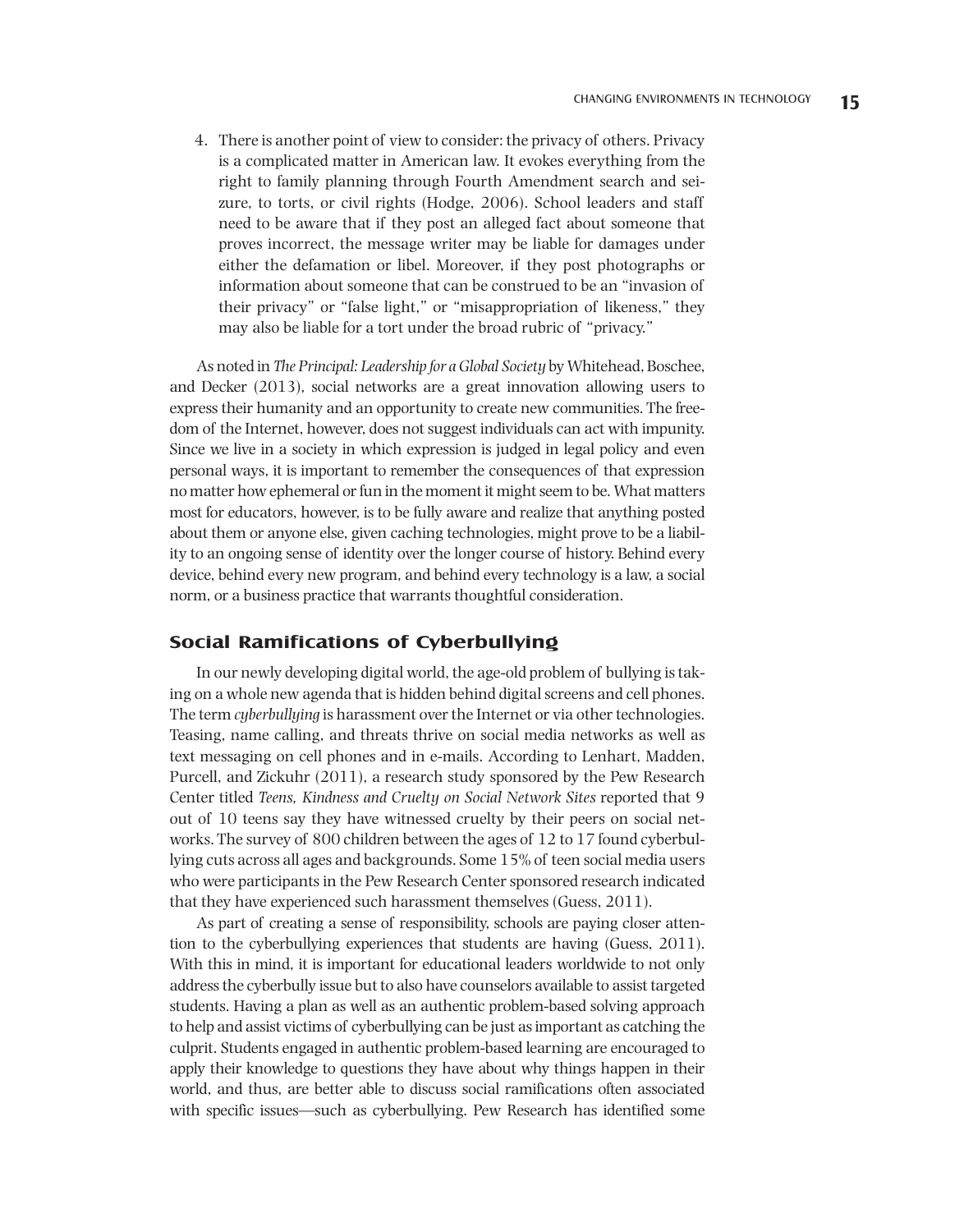areas of interest for school leaders that involve negative impacts of cyberbullying. A substantial number of teens report specific negative outcomes from experiences on social network sites. For example, 41% of teenagers who use social media say they have experienced at least one of the following negative outcomes:

- 25% of social media teenagers have had an experience on a social network site that resulted in a face-to-face argument or confrontation with someone.
- 22% have had an experience that ended their friendship with someone.
- 13% have had an experience that caused a problem with their parents.
- 13% have felt nervous about going to school the next day.
- 8% have gotten into a physical fight with someone else because of something that happened on a social network site.
- 6% have gotten into trouble at school because of an experience on a social network site.

Understanding that technology is constantly evolving, lawmakers are racing to keep up with policies and punishments for cyberbullying. As schools and administrators struggle to keep up with the changes, they must stay on top of this issue for the safety of students who are trying to become young adults in an environment that is constantly changing (Whitehead, Boschee, & Decker, 2013).

## **School Technology Goals**

Fundamental to the process of planning educational technology is how schools/ districts assess needs, develop goals and strategies, and pursue implementation to improve student learning. As discussed in Chapter 2, a key standard for school jurisdictions to consider is the provision of four clear and practical technological goals that will expand the boundaries of traditional schooling and help children reach new levels of learning development. The goals are the following:

- School administrators should coordinate school-based services and resources in order to heighten access to interactive technology for students in their schools.
- Guidelines to enhance communication and technological awareness within communities need to be developed. Improved public awareness of what technology is available often leads to a greater understanding of how technology can benefit students and citizens. Community appreciation also leads to the creation of shared vision and mission statements, joint technology committees, appropriate financing programs, infrastructure development, professional development, maintenance and service arrangements, favorable program evaluation and, finally, successful public relations programs. Education leaders must expand traditional school boundaries to involve the community in planning, financing, implementing, and evaluating technology.
- School leaders would be wise to share school success stories with their communities. Data obtained from student assessments can add substantial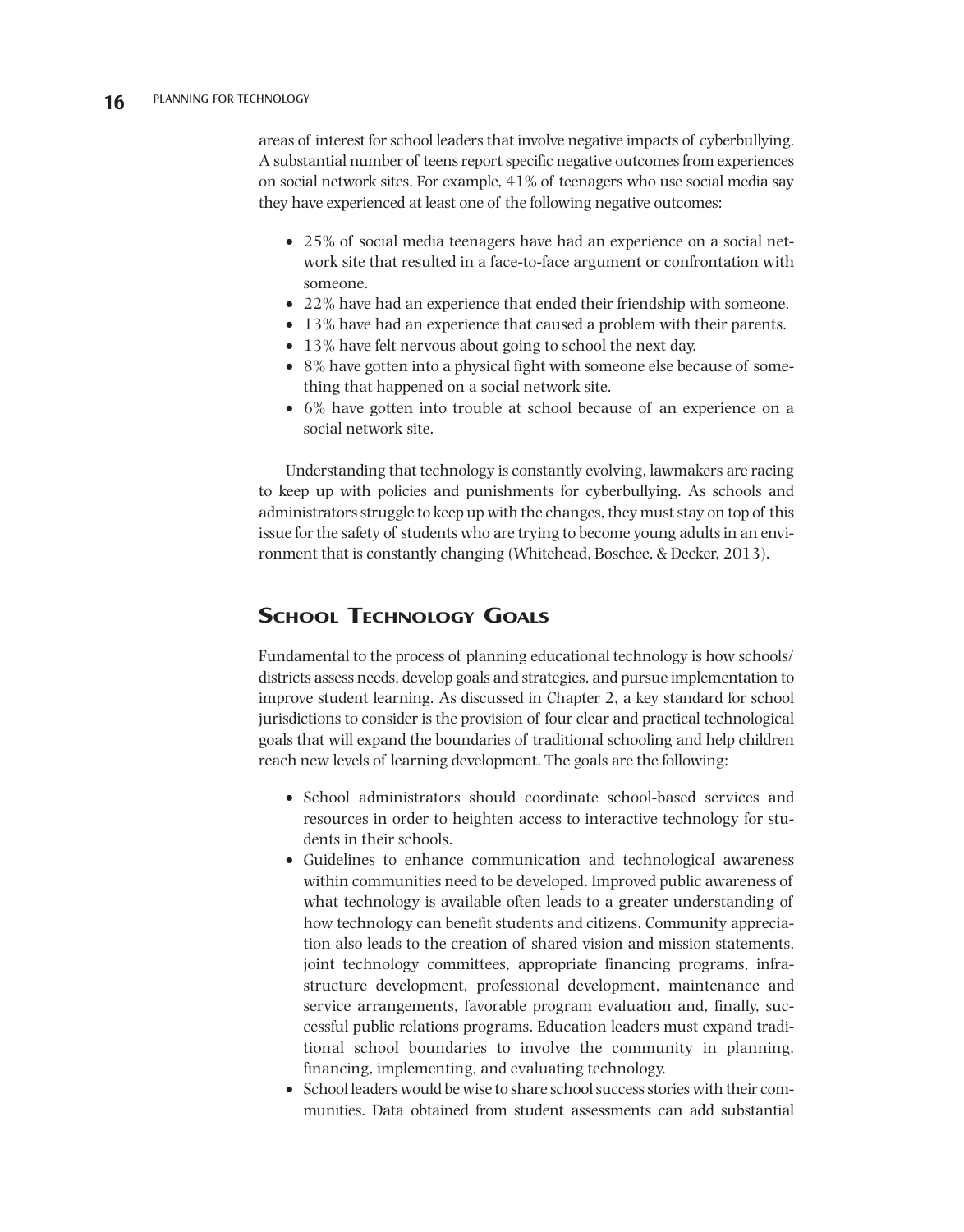credibility to the positive things happening in schools when effectively presented to the public. This information can be easily retrieved and presented in our digital world.

• Data from student assessments can provide school administrators and teachers with a valuable mechanism to ensure that student performance meets or exceeds Common Core State Standards. In addition, statewide data retrieval systems for student performance are helpful to school leaders in determining aggregate achievement levels for all schools. Likewise, an accompanying item analysis of standardized test questions can provide administrators and teachers with a means of making a sound appraisal of strengths and weaknesses in the school or district curriculum.

As can be seen, it is with the development of clear public information programs that state legislators and citizens will best understand how technology is impacting student achievement. As community support increases, school leaders are better able to provide the administrative support necessary to accommodate the needs of teachers and students. As a result, high-impact school leaders are critical to turnaround success, and pockets of success can be found around the country (Stein, 2012). Community support also helps break down classroom walls by making positive activities in schools more visible and educators more accessible to parents via technology. In retrospect then, there appears to be little doubt about leading-edge technology holding the promise for many positive changes occurring in American education. A few of these positive outcomes will be focusing on exploratory learning, the empowering of teachers, and equipping school leaders with advanced technological resources needed to manage schools. In reality, the task of illuminating the role of technology in our nation's classrooms is complex, but a very important one.

## **Strategies for Success**

To be successful in our increasingly technological world, it is evident that all educators and learners must be skilled in the use of technology. This is especially important because research on raising student achievement consistently revealed that an effective teacher is the most vital factor in a student's success (Routman, 2012). As a result, to bring about change and establish equity in our schools, factors such as proper professional development programs, technical support, and time for learning must be provided simultaneously as well as the strategies displayed in Box 1.4.

## BOX 1.4. SUCCESSFUL SCHOOL TECHNOLOGY STRATEGIES

- Community involvement in planning and implementing the use of technology in schools should be a high priority for school leaders.
- Developing quality technological leadership and planning for effective technology use within the jurisdiction must receive considerable attention.

*(Continued)*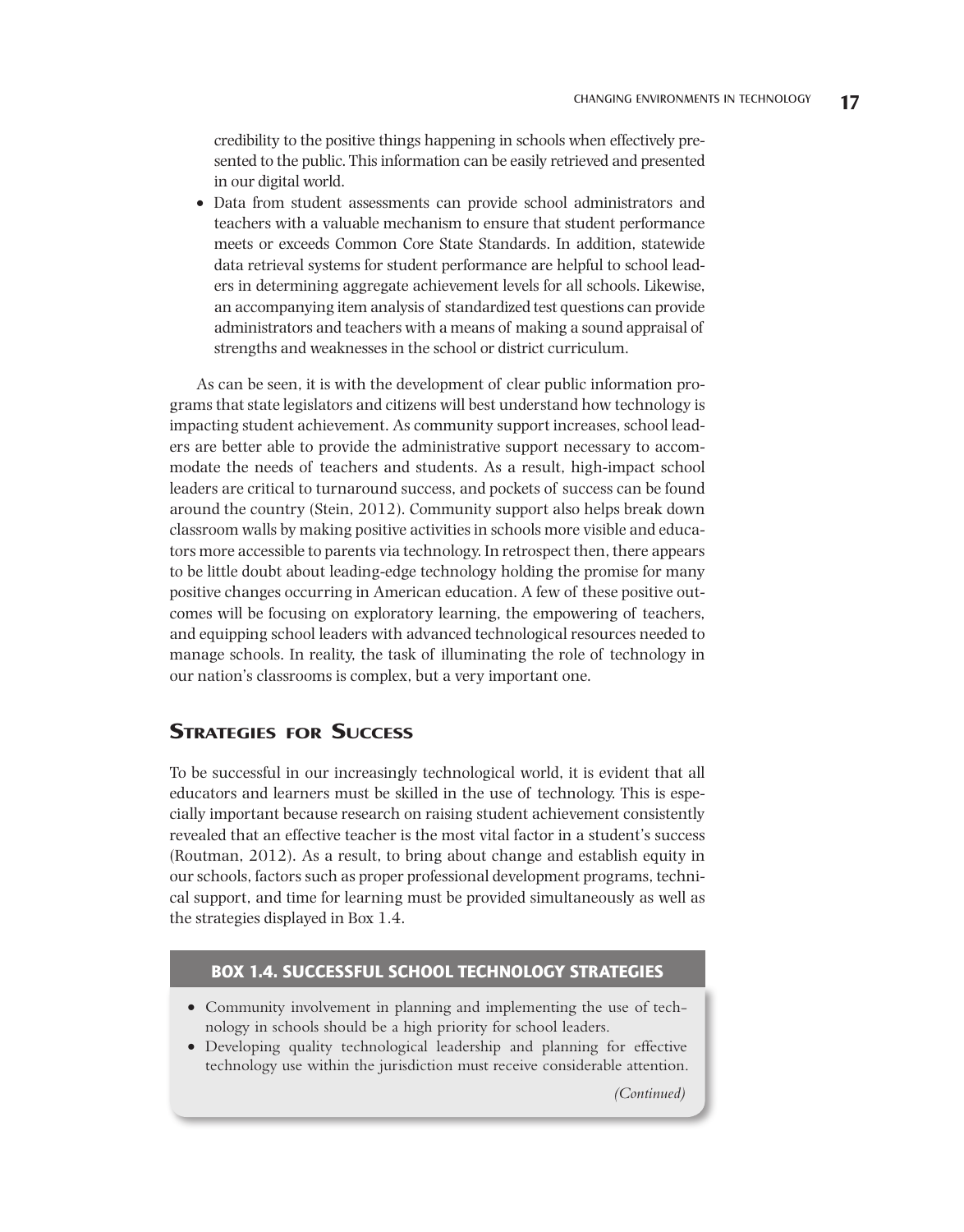(Continued)

- Finances for technology and other forms of school technology should become a line item in the general budget of all school districts.
- Emphasis should be placed on incorporating handheld mobile technology into all classrooms.
- Professional development involving technology should be made highly practical by encouraging teachers to teach other teachers.
- Planning and implementation phases for new technology should include assessment and evaluation standards.
- A well-planned public relations program should be a priority of every school district.

By incorporating diverse ideas and strategies into a collective vision, school leaders and technology coordinators can—and will—improve the overall nature of education. Furthermore, there is no question that in our rapidly changing world, the economic vitality of our communities will depend more on students being able to turn information into usable knowledge (Goudvis & Harvey, 2012). Just as important, individual students will be better able to build knowledge, solve problems, and share successes with the larger community.

## **State and National Levels of Awareness**

State and national organizations are moving forward in their continued support of school technology. Furthermore, it is crucial that educational leaders and organizations at all levels develop a coordinated plan directed at helping schools best use new advances in technology.

#### TECHNOLOGY THOUGHT

Review your district's technology plan to ensure that it is developing wellrounded, adept, intuitive, and culturally aware students.

In an effort to improve the situation, school administrators are spearheading movements to develop community frameworks to include influential noneducators into the brainstorming and implementation process before bringing technologies into their districts. As will be described in Chapter 3, these efforts have been especially beneficial in formulating professional learning communities (PLCs) as a way to address a multitude of issues including reading and writing academic problems.

Along with PLCs, an ever-expanding state and national focus includes the formation of National Common Core State Standards. These standards are dramatically helping to redefine a basic education as per readiness for college and careers (Rothman, 2012). Moreover, Common Core Standards are addressing as well as clarifying the complexity of today's hi-tech educational landscape. In addition to Common Core State Standards,the Council for the Accreditation of Educator Preparation (CAEP) continues to be highly involved as well. For example, CAEP requires schools of education to meet verifiable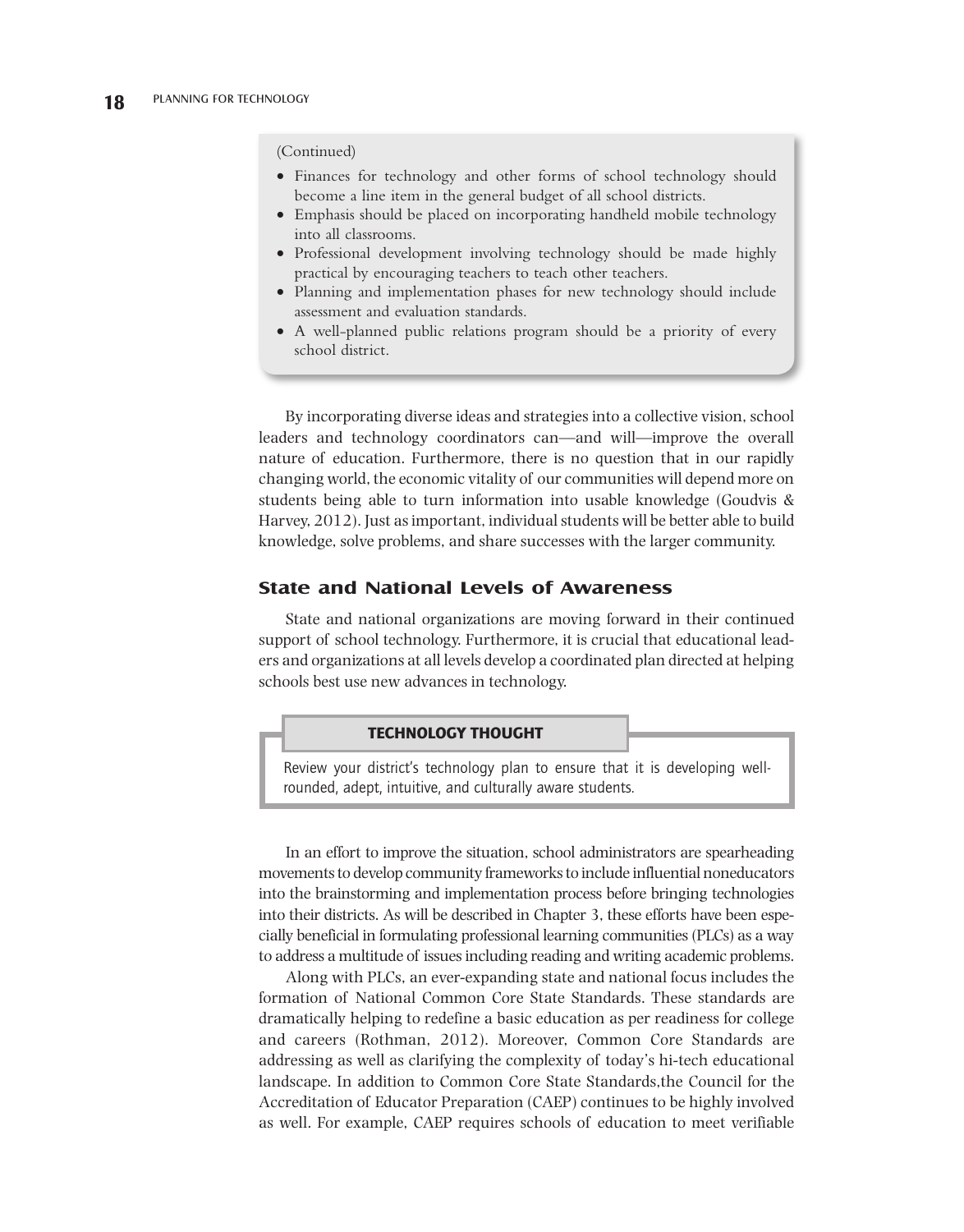technology standards for program accreditation. This accreditation body recognizes the importance of advanced technology in schools and supports this stance by stating that technology needs to move from the periphery to the center of teacher education. In addition, organizations such as the National Association of Elementary School Principals (NAESP), National Association of Secondary School Principals (NASSP), and American Association of School Administrators (AASA) are collaborating to review and endorse highly successful educational technology practices. To make this happen, these organizations are now assisting school technology coordinators with ideas and strategies to help address the issue of equity and cultural diversity on a global level. This is extremely important.

## **Fostering a Global Link**

As society grows both culturally and globally, educators remain concerned as to how the United States is measuring up academically. Tony Wagner (2008), in *The Global Achievement Gap,* relates how transformations in leadership represent enormous challenges for future educational leaders. He lists a primary challenge as being the ability of educators to prepare students for both analytic and creative thinking. For this reason, Wagner focuses on the development of a global achievement gap. Basically, this gap reflects the distance between what our best public schools are teaching and testing as opposed to what all students need to know in the world today. With an alarming fear of other countries having more success academically, the achievement gap has profound implications not just for work, but also for citizenship and lifelong learning.

To meet these challenges and address any gaps in achievement, schools are using advances in technology to become globally interconnected. This means school leaders are becoming global leaders as well. A global leader is an individual who is aware of universal challenges, world cultures, and the connection between them and the rest of the world. It is crucial for our school leaders to understand how other countries develop curriculum, conduct professional development, and handle school-related issues. It is equally imperative for schools to develop a global perspective through integrated online communities, mobile technology, and other communication sources to gather information about other countries and cultures. Therefore, by rearranging priorities and developing an effective use of technology, every new 21st century learner will have an opportunity to learn from a global audience (Blair, 2012). By and large, an increasing number of school leaders are realizing the potential of technology as a powerful resource for enhancing learning on a global scale. Through advanced technology, it is now possible to share information and classroom projects with educators and schools all over the world. As part of that culture of conversation, school leaders will be better able to formulate a broader perspective of world challenges. Moreover, in the process of encouraging staff and students to become global citizens, teachers can become more interested in using advances in technology to explore civic responsibilities and equity issues, cultural awareness, and the environment. The need for vibrant educational leadership on a global level is here and apparent. Knowing what problems might arise from a worldly perspective and how to deal with complex issues is the reward. Likewise, knowing that this